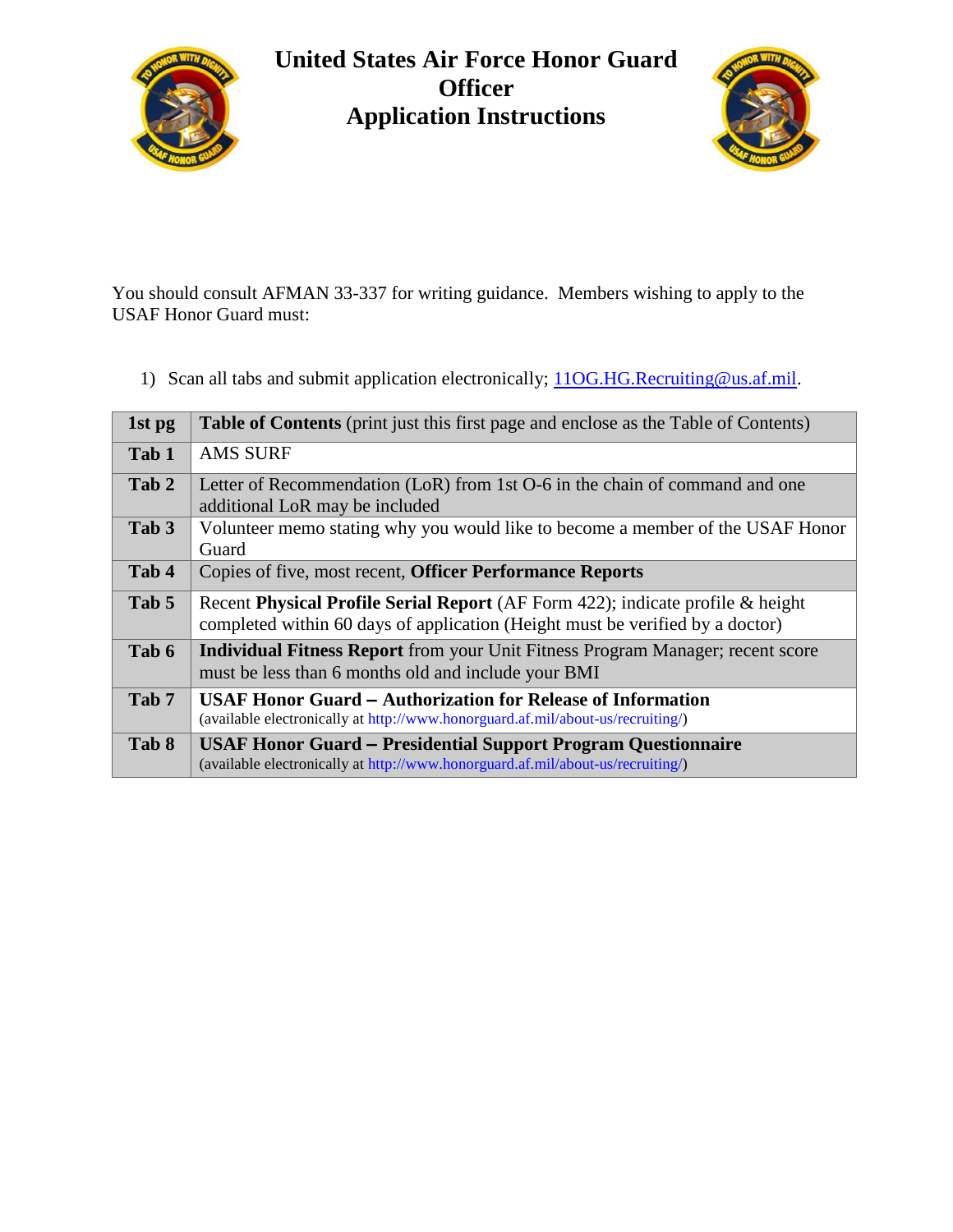2) Electronic applications are preferred, however, if you cannot scan a package, then prepare a **Special Duty Application Package** in a white, 1-inch, 3-ring binder, with each section tabbed as indicated above. Mail Package to:

> USAF Honor Guard ATTN: Recruiting 50 Duncan Ave. Joint Base Anacostia-Bolling Washington D.C. 20032

Notify USAF Honor Guard Recruiting Office that application has been submitted by emailing: [11og.hg.recruiting@us.af.mil](mailto:11og.hg.recruiting@us.af.mil)

- 3) The application review process is as follows:
- The USAF HG Recruiting Team will conduct an initial package review for completion. If the application does not follow the instructions as outlined above the applicant will be contacted with further instructions.
- The USAF HG DO will conduct his/her application review process.
- The USAF HG/Commander will conduct a telephone interview- ensure your contact information is up to date.
- The USAF HG/Commander will conduct a final review/selection/non-selection
- AFSC release for selected candidates: this is coordinated with Officer Special Duty Assignments office who works with the applicant's Functional manager for release.
- Selected applicants will be notified of selection/assignment.
- Any applicant not selected will be notified of non-selection.

## **Minimum Qualification Requirements**

1. All applicant must meet time on station requirements.